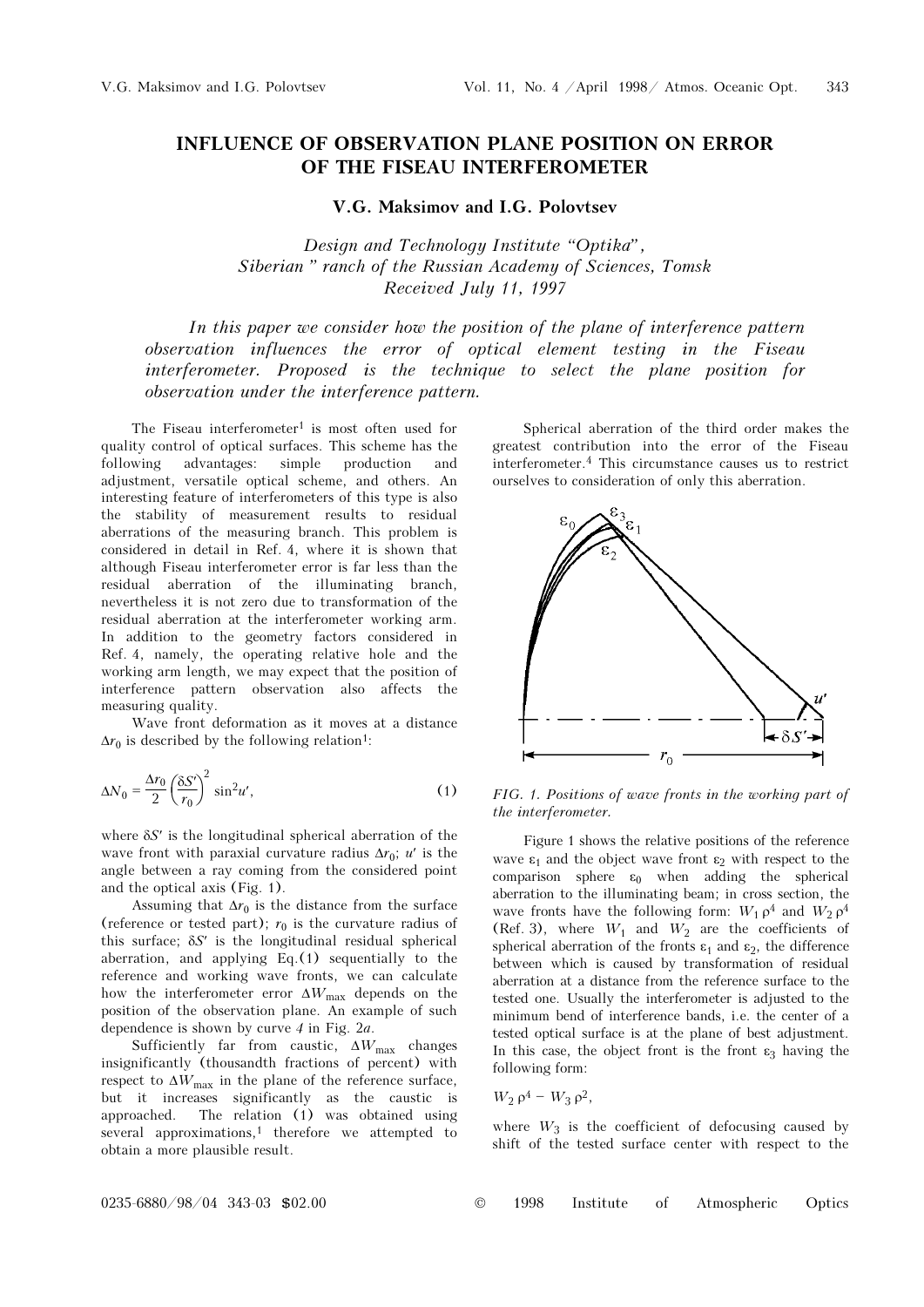Gauss plane. Path difference  $\Delta W$  between the reference front and the object one is distributed over the beam cross section as shown in Fig. 3, and maximum difference  $\Delta W_{\text{max}}$  is just the aberration error of interference measurements for a fixed position of the observation plane.



FIG. 2. Error of interference measurements  $\Delta W_{\text{max}}$  vs the position of the plane of interference pattern observation S at  $R_{ref} = 100$  mm and (a) for different diameter of input pupil of the reference surface  $D_p$ , mm: 100 (1), 60 (2), 20 (3), and 100 (4) (using the relation (1)); (b) for  $D_p = 100$  mm and different value of the residual aberration  $W_{\text{ra}}$ : 0.4 $\lambda$  (1), 0.8λ (2), 1.2λ (3), 1.6λ (4), and  $2\lambda$  (5).

To calculate the transformation  $\Delta W_{\text{max}}$  with changed position of the observation plane, it is

necessary to estimate deformation of the wave fronts  $\varepsilon_1$ and  $\varepsilon_3$  in their motion along the optical axis. Let us use the direct modeling of wave fronts  $\varepsilon_1$  and  $\varepsilon_3$  at a distance S from the reference surface plane by interpolating them by the array of points with coordinates obtained from the condition of eikonal equality in wave front propagation in a homogeneous medium. Then let us find  $\Delta W_{\text{max}}$  calculating, by simple iterations, the distance between points, at which the ray passing through the center of comparison sphere, intersects the fronts  $\varepsilon_1$  and  $\varepsilon_3$  at the position S. The given accuracy (of the order of accuracy (of the order of  $10^{-10}$ ) of these numerical methods allows sufficiently accurate estimation of the interferometer error  $\Delta W_{\text{max}}$ caused by spherical aberration of the third order.



FIG. 3.  $\Delta W$  dependence on  $\rho$  (height of the point where ray intersects the plane of reference input pupil) provided that a tested part is at the plane of best adjustment.

The calculation results for different values  $\Delta W_{\text{ra}}$ of residual spherical aberration and parameters of the working branch of the interferometer are presented in the Fig. 2 and in the Table I. Here,  $D_p$  is the diameter of the reference input pupil;  $R_{\text{ref}}$  is the curvature radius of the reference surface; S is the position of the observation plane with respect to the reference surface.

TABLE I.  $\Delta W_{\text{max}}$ , in Um, for  $D_{\text{p}} = 100$  mm,  $W_{\text{ra}} = 2\lambda$ .

| Relative hole |                     |                   |           |              |                     |                    |
|---------------|---------------------|-------------------|-----------|--------------|---------------------|--------------------|
|               | $-10R_{\text{ref}}$ | $-R_{\text{ref}}$ |           | $0.5R_{ref}$ | $1.5R_{\text{ref}}$ | $10R_{\text{ref}}$ |
|               | 0.1080812           | 0.1080815         | 0.1080818 | 0.1081143    | 0.1080813           | 0.1080809          |
| $^\prime$ 10  | 0.1080812           | 0.1080816         | 0.1080818 | 0.1085204    | 0.1080814           | 0.1080812          |

It is seen from the table that  $\Delta W_{\text{max}}$  remains stable within a wide range of S. Error difference far from caustic at large values of residual aberration is  $5·10<sup>-4</sup>$  Um. This value is small enough to be neglected even in high-precision interferometer. In the immediate vicinity of caustic (see Fig. 2),  $\Delta W_{\rm max}$  increases due to increasing of mutual curvature of the fronts  $\varepsilon_1$  and  $\varepsilon_3$ .

Thus, the performed calculation has shown that the Fiseau interferometer has such advantages as stability to defocusing of the observation system and constant error when changing the observation plane position within wide range. The results obtained using Eq. (1) do not contradict this conclusion and are error estimation from above. Consequently, from the viewpoint of influence of residual aberrations on the quality of interference measurements, the observation plane position in the Fiseau interferometer can be chosen arbitrarily far from caustic.

Traditionally, interferometer developers follow the following way. The observation plane is placed in the